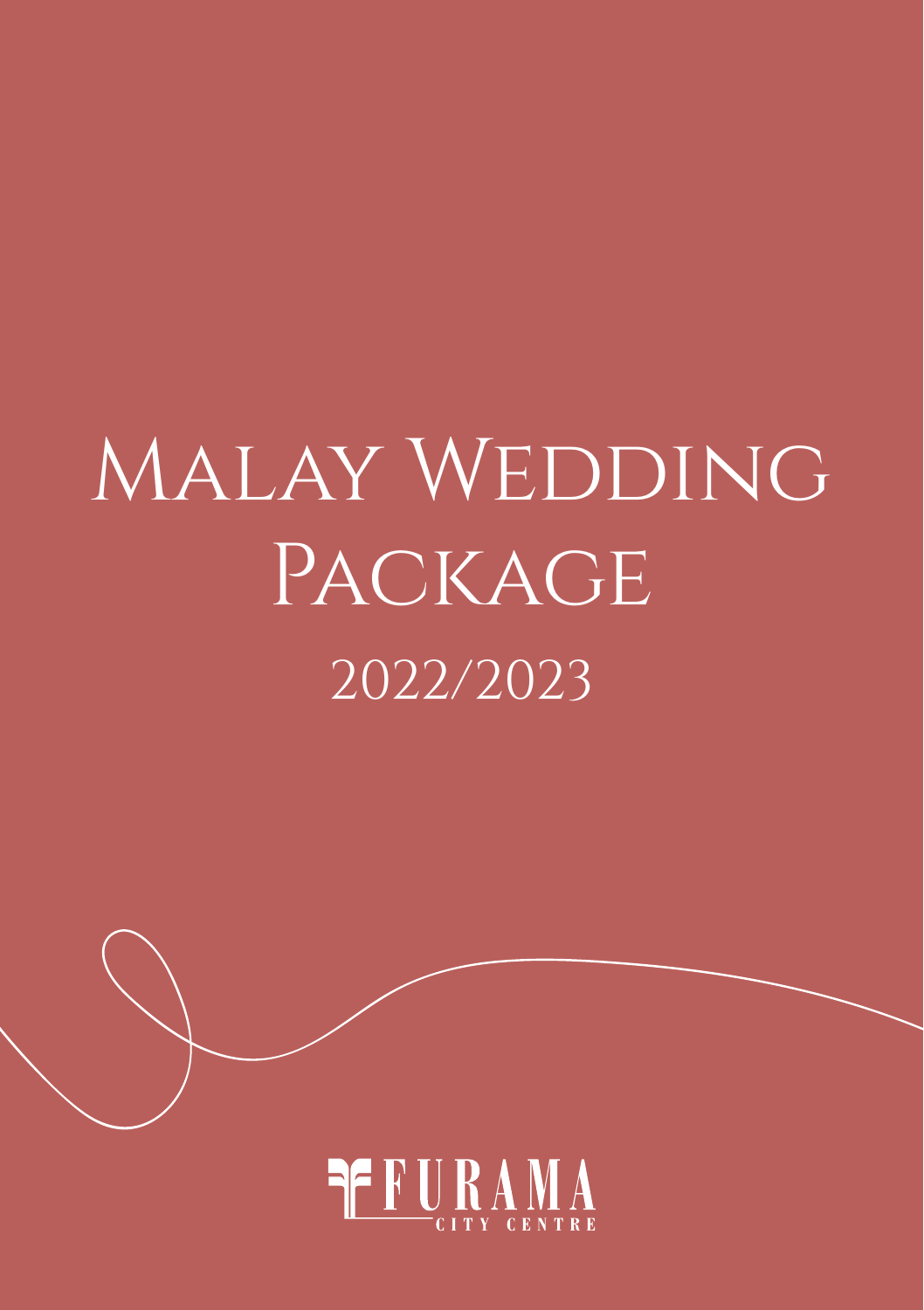## Our Ballrooms

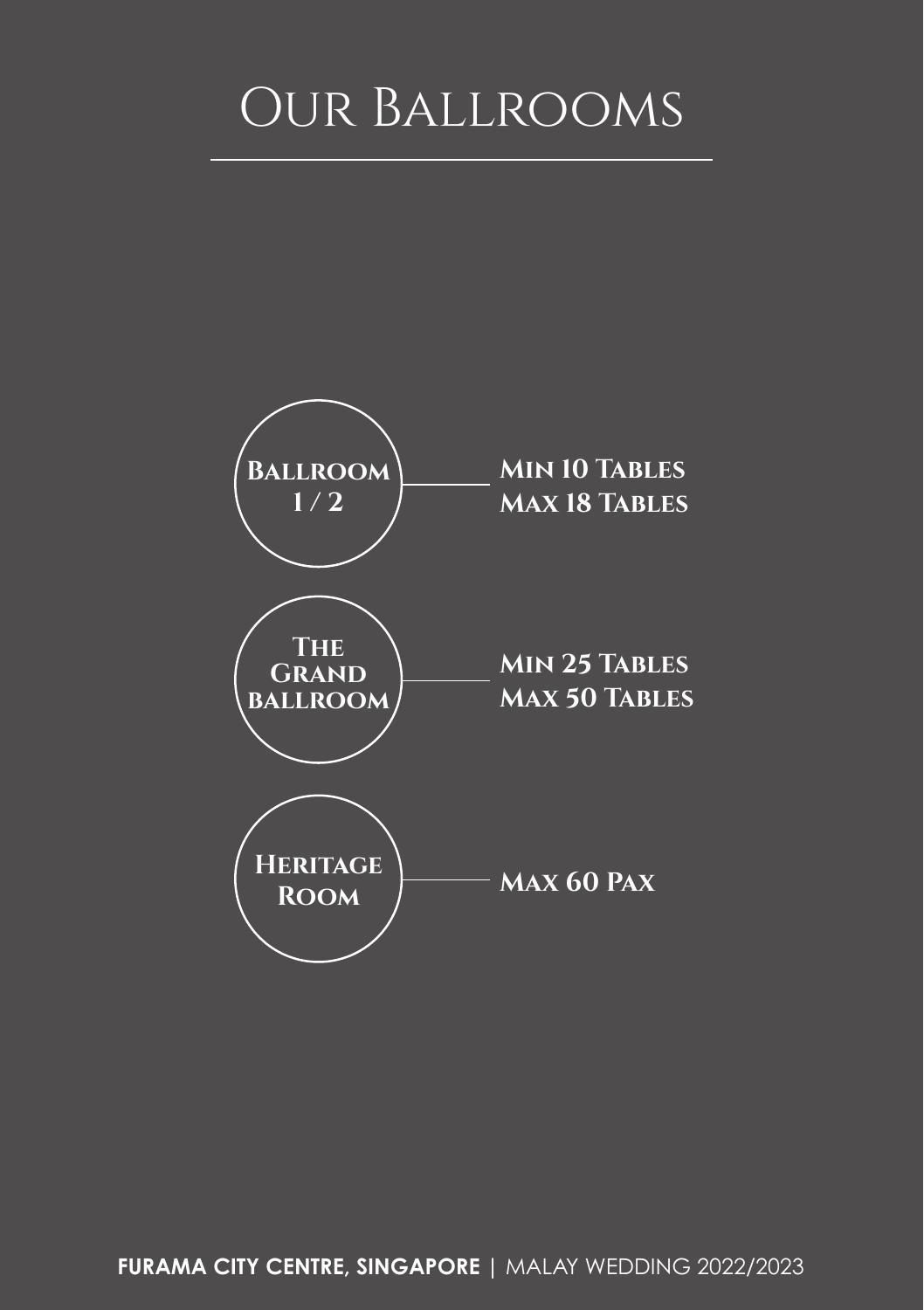## Venue Layouts

#### THE GRAND BALLROOM



#### THE HERITAGE



**FURAMA CITY CENTRE, SINGAPORE |** MALAY WEDDING 2022/2023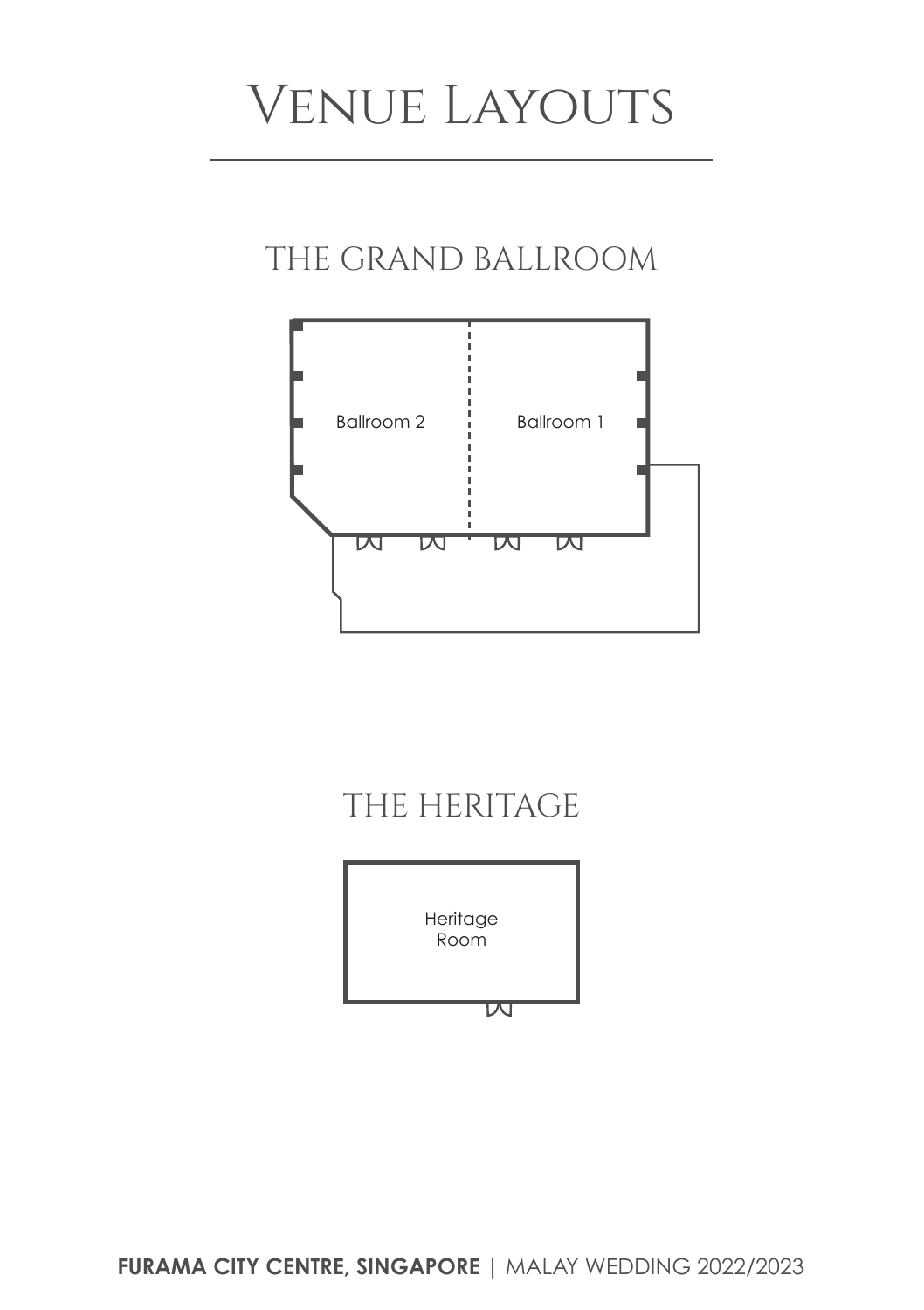# Malay Wedding Package

### Lunch & Dinner

| <b>Monday</b><br>to Sunday | Lunch                                       | <b>Dinner</b>                          |
|----------------------------|---------------------------------------------|----------------------------------------|
| Set                        | $$800++$ per table<br>$10$ pax              | $$850++$ per table<br>10 <sub>px</sub> |
| Come & Go Buffet           | $$50++$ per person<br>(250 - 499 persons)   |                                        |
|                            | $$45++$ per person<br>(500 persons onwards) |                                        |

• Package prices are valid for Weddings held before 31 December 2023.

- Prices are subject to an additional Goods and Services Tax (GST) and Service Charges.
- Package prices are subjected to change without prior notice.
- Hotel will keep in line with the government's advisory for event restrictions.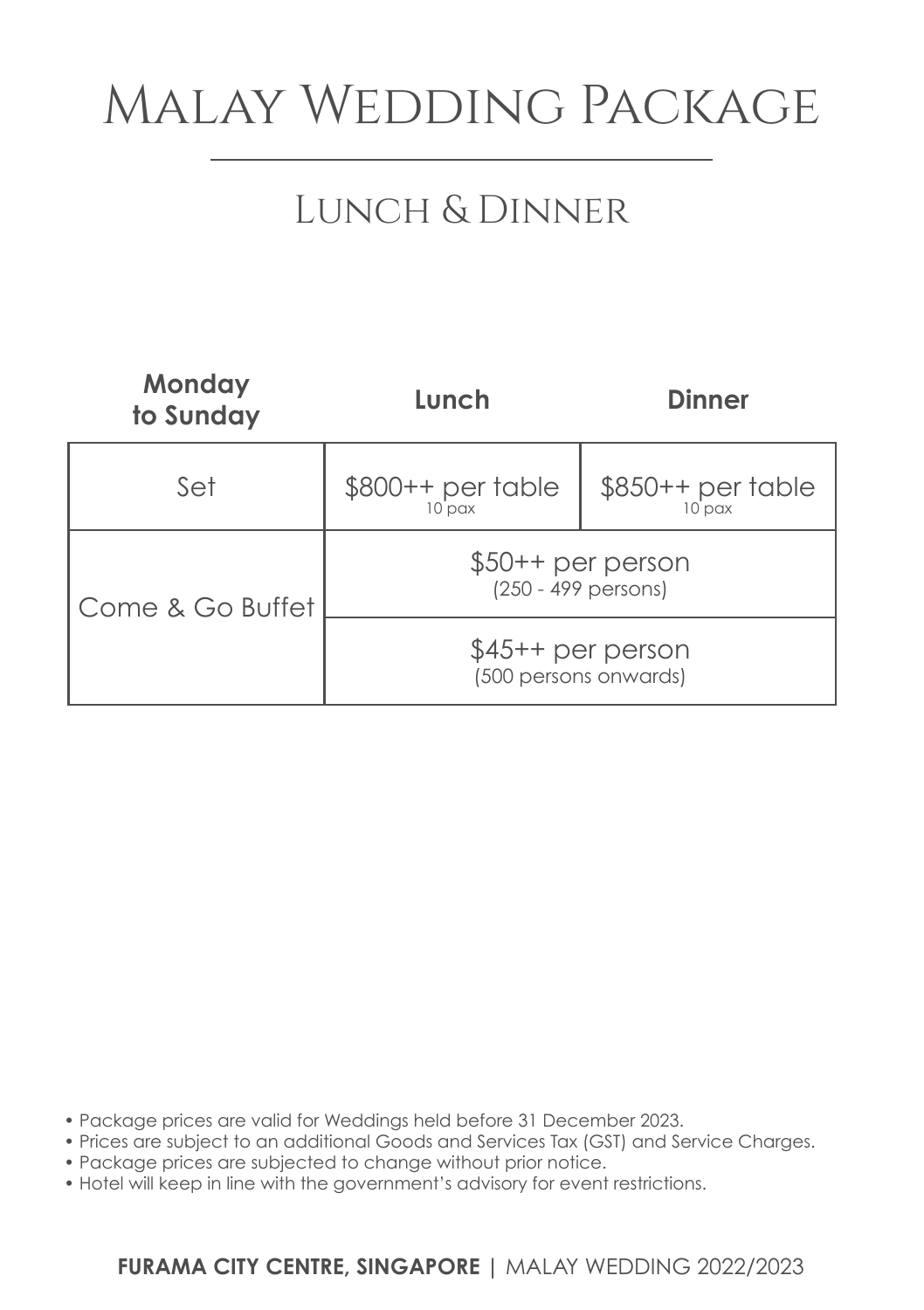# Package Inclusions

#### **DINING**

- A lavish Halal Menu curated specially by our Chef
- Complimentary Food Tasting for a table of 10 persons (8 Courses)

#### **BEVERAGE**

- Free flow of assorted Soft Drinks, Coffee and Tea
- One bottle of non-alcoholic Sparkling Juice for stage toasting ceremony

#### **DECORATIONS**

- Ballroom Wedding decorations: 18ft by 8ft stage decorations, stage backdrop, wedding Dias chair, pedestals stands along the aisle, table centre
	- pieces and misty effect for your grand entrance
		- Complimentary seat covers for all chairs
	- A 2-tier buttercream wedding cake for cake cutting ceremony (with minimum confirmation of 350 guest & above)

#### **COMPLIMENTARY**

- Pre-event cocktail reception at our private foyer
- Give-away wedding favours (berkat) for every guest
	- Wedding E-invitation cards

 • Additional option for wedding invitation cards with envelopes (excludes printing) for 70% of the confirmed guests (for booking of 150 guests & above)

- 01 x Day Use changing room for helper
- One Night Stay at our Executive Suite Room with
- buffet breakfast for 2 at Tiffany Café & Restaurant
- Parking coupons for 20% of confirmed attendance
- Wedding Accessory set consisting of an Ang Bao Box and a signature book
	- LCD Projector with Screen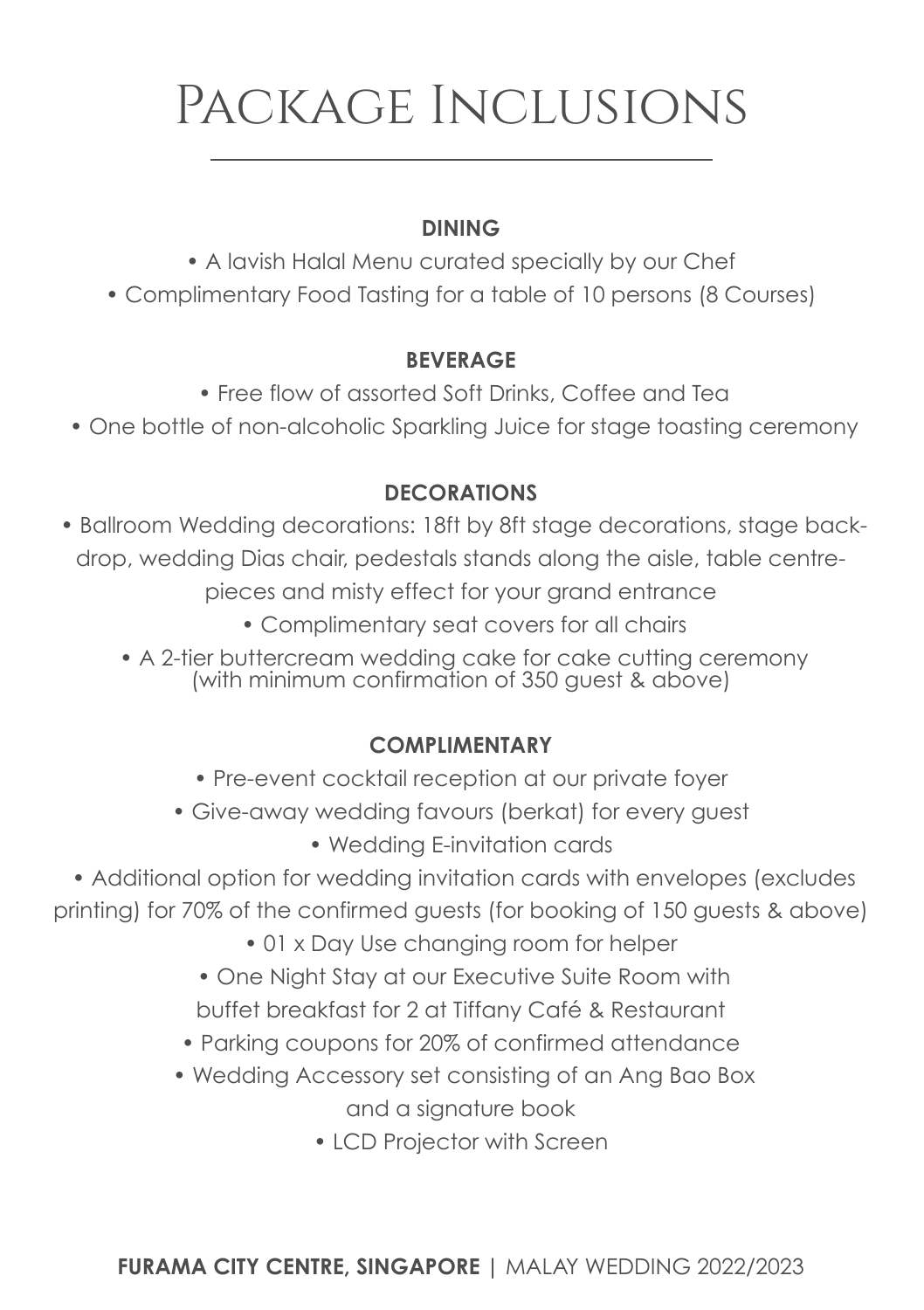# Halal Malay Set Menu

**APPETIZER** SAJIAN SEJUK & PANAS O Prawn Salad with Mayonnaise O Spring Roll<br>O Japanese Seasoned Baby Octopus O Seafood Roll O Japanese Seasoned Baby Octopus O Sotong Ball with Thai Sauce **SOUP** (Choose 1 item) Sup Sayuran Bersama Makanan Laut Seafood Soup with Vegetables  $\bigcap$ Sup Kambina Sup Bakso Beef Ball Soup with Vegetables OSup Ikan Bersama Sayuran **CHICKEN OR** (Choose 1 item) O Ayam Goreng Mentega Stir Fried Chicken with Butter O Ayam Goreng Berempah Deep Fried Chicken with Mixed Spices<br>O Ayam Goreng Rangup & Saus Kachang Crispy Fried Chicken with Spicy Peanut Opor Ayam Chicken in Creamy Coconut Gravy **BEEF/ MUTTON** (Choose 1 item) O Rendang Lembu Beef Simmered in Spicy Coconut Gravy Kambing Briyani Braised Mutton in Spicy Indian Spices Lembu Masak Semur Braised Beef in Dark Sweet Sauce O Kambing Masak Merah Braised Mutton with Spicy Tomato Sauce **PRAWNS** (Choose 1 item) Udang Goreng Lada Sulah Wok Fried Prawns with Black Pepper Udang Lemak Chilli Padi Prawns Prepared in Spicy Coconut Sauce Udang Goreng Mentega Stir Fried Prawns with Butter Udang Goreng Nestum Deep Fried Prawns with Oats Udang Goreng Sambal Belado Fried Prawn with Spicy Chilli Sauce **VEGETABLES** (Choose 1 item) OSayur Campur Sautéed Mixed Vegetables with Oyster Sauce **FISH** (Choose 1 item) Ikan Siakap Masak Lemak Nenas Sea Bass in Spicy Coconut Sauce Ikan Siakap Saus Assam Manis Fried Sea Bass with Sweet and Sour Sauce Ikan Goreng Tauchio Sea Bass Topped with Salted Soya Bean Paste **RICE** (Choose 1 item) O Nasi Kitcheri **Steamed Fragrant Rice with Red Lentil** O Nasi Goreng Makanan Laut Seafood Fried Rice Mee Goreng Sayuran Fried Vegetarian Yellow Noodle Laksa Goreng Bersama Makanan Laut Fried Laksa Noodle with Seafood Nasi Dhal Steamed Rice with Yellow Dhal ONasi Jagung Steamed Corn Rice **DESSERT** (Choose 1 item) Bubur Terigu Sweet Wheat with Coconut and Palm Sugar Agar Agar Badam Bersama Longan Chilled Almond Jelly with Longan Puding Mangga Bersama Buah Strawberi Mango Pudding with Strawberry

Indonesian Style Chicken Soup<br>Mutton Soup

Crispy Fried Chicken with Spicy Peanut Sauce Ayam Lemak Nenas Cili Api Spicy Chicken in Coconut Gravy with Pineapple

Fried Mutton in Spicy Indian Spices

Kailan Saus Tiram Baby Kailan Sautéed with Garlic and Oyster Sauce

Ikan Goreng Ala Thai Sea Bass Topped with Home-made Sweet Thai Chili

ONasi Bukhari Nasiri Steamed Fragrant Rice with Minced Meat and Vege

Bubur Hitam Manis Black Glutinous Rice Topped with Coconut Milk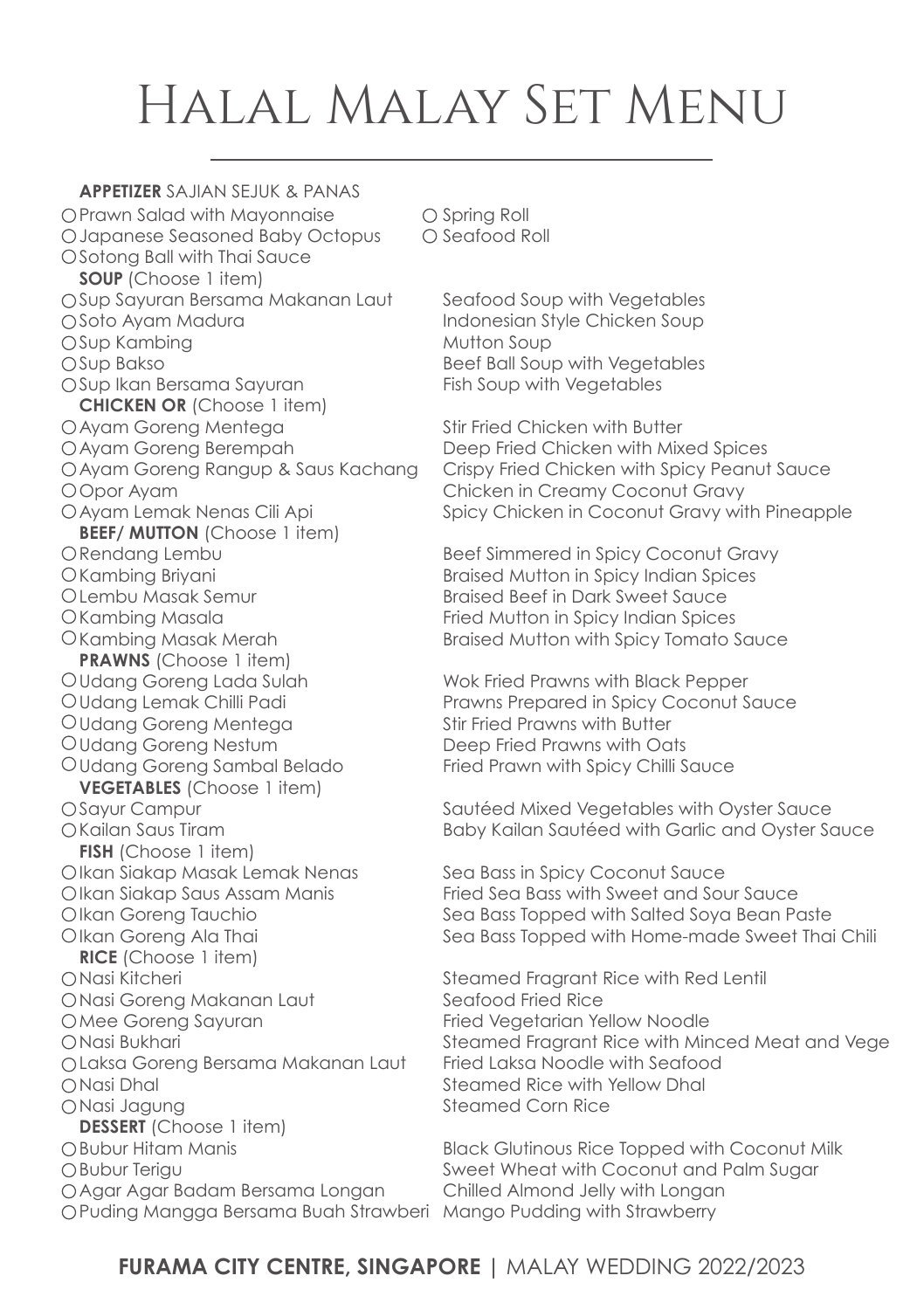# Halal International Buffet

| SALAD (Pick 1 items of your choice)                                                     |                                                |
|-----------------------------------------------------------------------------------------|------------------------------------------------|
| O Mesclun Salad                                                                         | O Caesar Salad with Crisp Croutons             |
| O Greek Salad                                                                           | O Gado-Gado with Peanut Sauce                  |
| O Seafood Salad with Cocktail Sauce                                                     | ∩ Potato Salad                                 |
| O Apple & Celery Salad                                                                  | O Nyonya Achar                                 |
| APPETIZERS (Pick 1 items of your choice)                                                |                                                |
| OTauhu Goreng                                                                           | O Thai Beef Salad                              |
| O Thai Prawn Salad with Green Papaya                                                    | O Roasted Duck with Plum Dressing              |
| O Assorted Maki Sushi with Condiments                                                   | O Marinated Baby Octopus (Chinese)             |
| OTop Shell Salad (Chinese                                                               | O Spicy Jellyfish (Chinese)                    |
| SOUP (Pick 1 item of your choice)                                                       |                                                |
| O Cream of Tomato Soup                                                                  | O Sweet Corn Soup with Crabmeat                |
| O Minestrone Soup                                                                       | O Hot & Sour Szechuan Soup                     |
| O Cream of Mushroom Soup                                                                | O Soto Ayam Madura                             |
| O Seafood Chowder                                                                       | O Beef Ball Soup with Vegetables               |
| HOT DISHES (Pick 4 items of your choice)                                                |                                                |
| O Seared Dory Fillet with Tangy Lemon Sauce                                             | O Crispy Fried Chicken with Spicy Peanut Sauce |
| OPan Fried Red Snapper with Creamy Leek                                                 | ○ Broccoli with Crabmeat                       |
| O Beef Stew accompanied with Spring Vegetable O Braised Spinach with Century Salted Egg |                                                |
| OPan Fried Beef Fillet with Mushroom Sauce                                              | O Steamed Seabass in "Hong Kong Style"         |
| O Oven-Baked Chicken with Honey Lime                                                    | O Sweet & Sour Fish                            |
| O Nyonya Chicken Curry                                                                  | O Fried Prawn with Oat                         |
| O Mutton Masala with Potato and Vegetable                                               | ○ Salted Egg Yolk Prawns                       |
| O Chicken in Spicy Coconut Gravy                                                        | O Mutton Rendang                               |
| MAIN COURSE (Pick 1 item of your choice)                                                |                                                |
| O Olive Fried Rice                                                                      | O Fried Seafood Kway Teow / Udon / Mee Tai Mak |
| O Yong Chow Fried Rice                                                                  | O Ee Fu Noodles with Mushrooms                 |
| O Vegetarian Fried Bee Hoon                                                             | O Fried Laksa Noodle with Seafood              |
| O Seafood Baked Rice                                                                    |                                                |
| DESSERT (Pick 3 items of your choice)                                                   |                                                |
| O Tropical Fruit Platter                                                                | O Chocolate Gateau                             |
| O Crème Brulee                                                                          | O Mini French Pastries                         |
| O Bread and Butter Pudding                                                              | O Red Bean Soup                                |
| O Mango Pudding                                                                         | O Black Glutinous Rice with Coconut Milk       |
| O Honeydew Melon with Sago                                                              | O Mini Egg Tart                                |
| O Almond Beancurd with Longan                                                           | O Mini Fruit Tart                              |

#### **FURAMA CITY CENTRE, SINGAPORE |** MALAY WEDDING 2022/2023